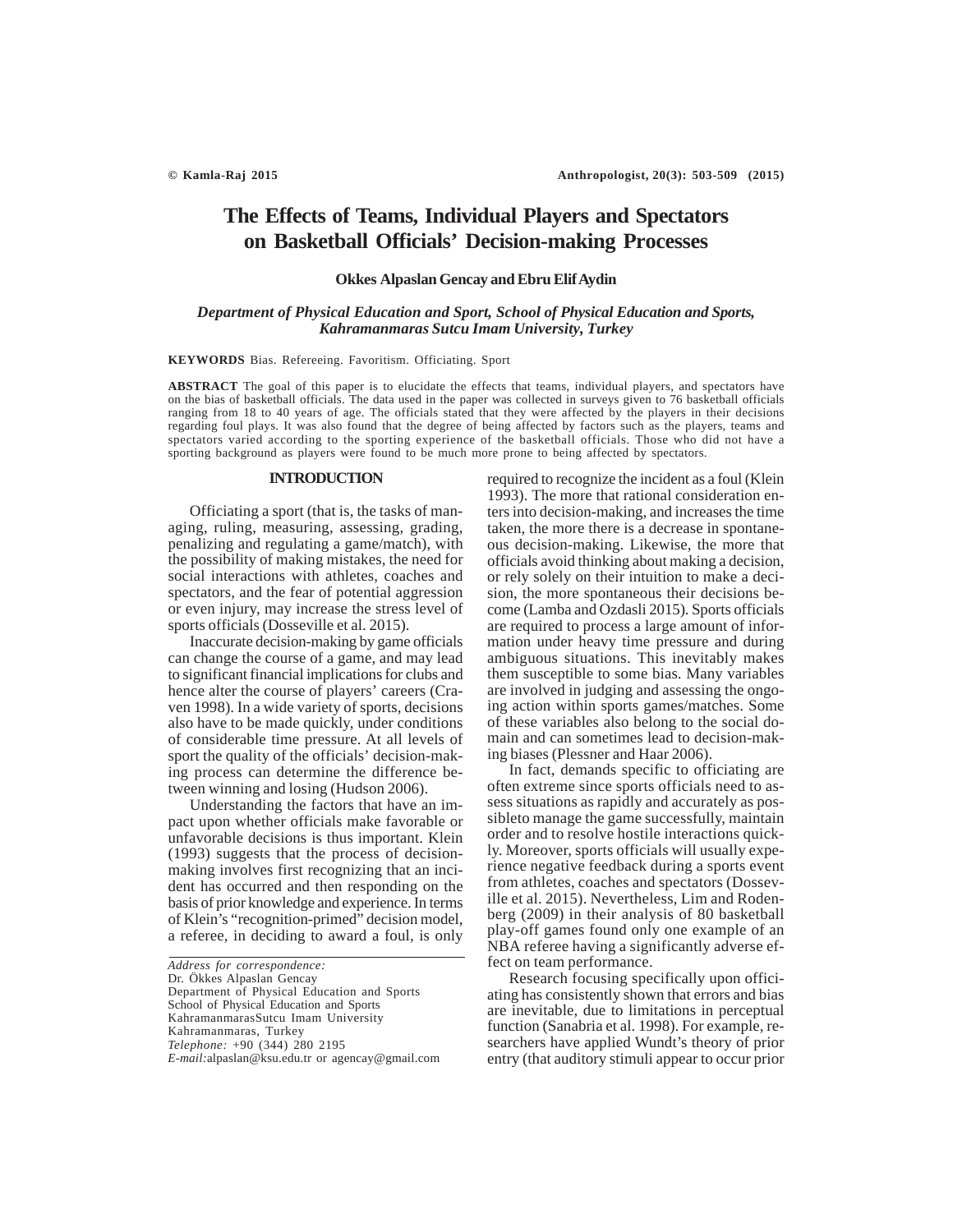to the time of actual occurrence) to demonstrate bias in first-base calls in baseball games. It has also been suggested that individuals may use heuristic methods of reasoning and rely on schemata when a quick decision is necessary (Larsen and Rainey 1991). Such prior knowledge has appeared to affect the number of red and yellow cards shown, but not the overall number of decisions awarded for or against a team (Jones et al. 2002).

Accordingly, it is thus possible that decisions made by sports officials will be influenced by any prior knowledge they have about the teams and players they are officiating. Plessner and Betsch (2001) also reported that decisions might also be influenced by events that occur during the game itself. They found a negative correlation between successive penalty decisions made by referees participating in their study involving the same team. That is, the participants were less likely to award a penalty to a team if they had previously awarded the same team a penalty. Nazari et al. (2014) found a negative correlation between referees' job stress and referees' mental health. Berezka and Ñhopilko (2014) found that there was a noticeable trend of mistakes in decisionsincreasing as the physical distance of the referee from the episode in question increased.

Explaining the effects that the team, player and spectators may have on referees' behavior in team sports is thus an important factor in understanding how biased decisions may occur, regardless of whether they are a consequence of favoritism towards one team or not. The purpose of this paper is therefore to investigate bias and favoritism in basketball officials. The procedure followed was two-fold: First, the paper sought to confirm the most salient factors affecting basketball officials' decision-making processes with regard to infringements of the laws of the game. Second, and more importantly, the paper investigated the differences in the effects of the team, spectators and individual players on the decision-making of basketball officials with a strong sporting background and experience and thosewith less or no such history.

The initial hypothesis was that the basketball officials are meaningfully influenced by factors related to the teams involved, individual players and the game's spectators during their decision-making process. The secondary hypotheses was that basketball officials are affected differently by teams, players and spectators with regard to infringements according to whether they have sporting experience.

## **METHODOLOGY**

#### **Participants and Settings**

Questionnaires were given to 76 'B Category' licensed officials of the Turkish Basketball Association duringbasketball tournaments. Basketball officials in Turkey are classified as eitherInternational Degree Category A, National Degree Category B, or District Level C.The criteria for participation in the survey was having previously officiated for a period of at least one year. All the officials who participated in the paper were male with a mean age of  $24.54$ years ( $SD = 4.34$ , range = 18-40). The officiating experience of the basketball officials ranged from 1 to 16 years, with a mean period of  $4.\overline{4}3$  years (*SD* = 2.94 years).

# **Measure**

According to Duda and Allison (1990), crosscultural research should include self-report methods using standard questionnaires with scales valid and conceptually equivalent in the specific cultural context. Based on an extensive review of the literature, 3 specific domains were identified which affected the officials' decisions. 10 questionnaire items were generated to measure the effect of these domains. An initial version of the scale was administered to a sample of 7 basketball officials. After feedback from these officials, minor changes in wording were made for some of the items. This revised version of the scale was then applied in the current paper. The questionnaire formed as a result of the primary investigation was entitled "Basketball Officials' Favoritism Questionnaire" (BOFQ). Questions related to demographic information, including gender and age, and to years of officiating experience. There were also items to determine the effect ofplayers, teams and spectators on the decision-making processes of the basketball officials participating (see Table 2).

All 10 items were finalized and the response format for the items was set as a 7-point scale ranging from "definitely not affected" (1) to "definitely affected" (7). The questionnaire included questions such as "Do objections from "star" players have any effect on your decisions?" and "Do protests by the spectator have any influence on your decisions?"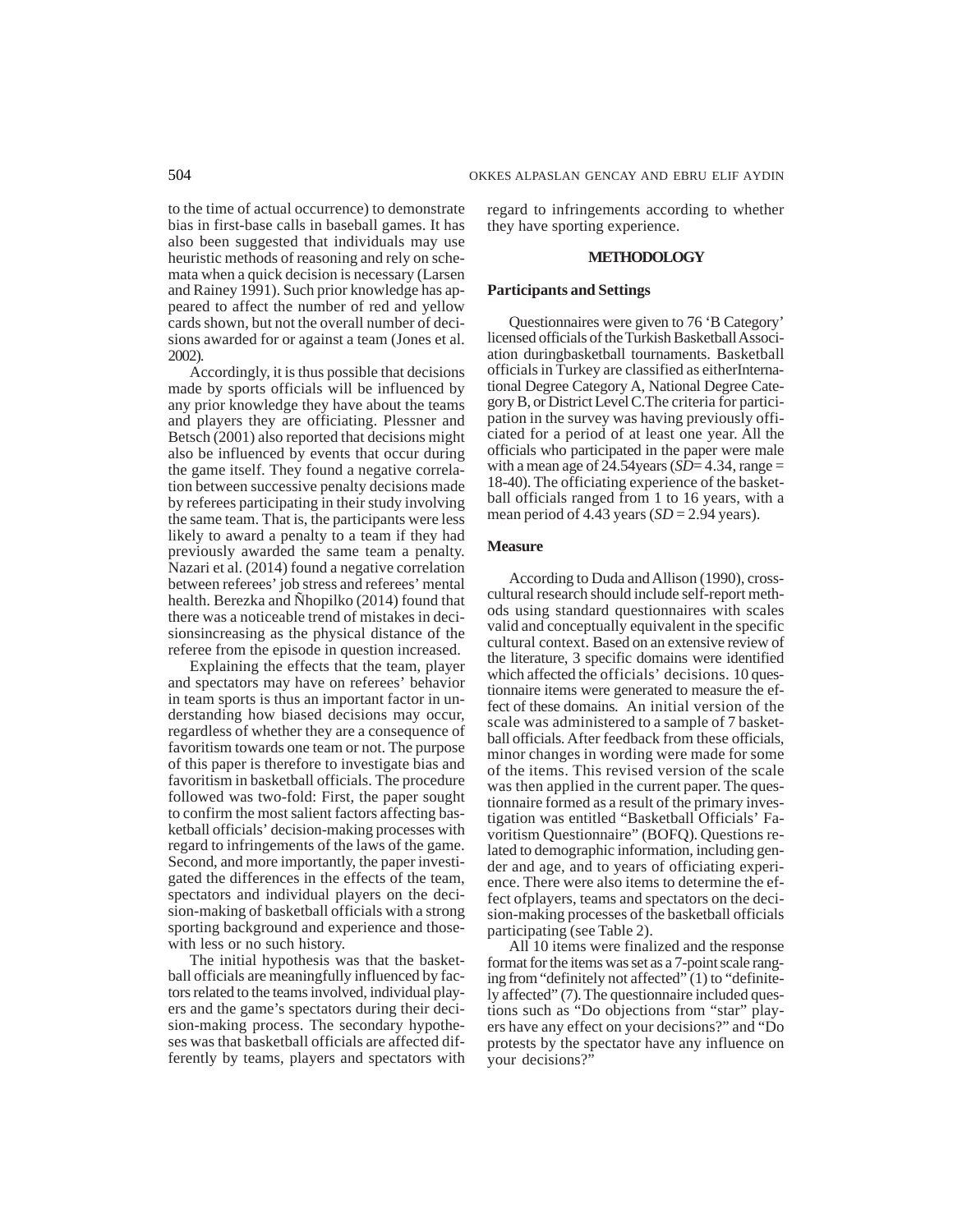#### **Procedure**

A copy of the questionnaire was placed into an unsealed, unmarked envelope and handed to each official. A letter describing the paper accompanied the questionnaire. All participants were volunteers and were permitted to participate only once. The officials answered their questionnaires anonymously. After they had answered the questionnaire, they were asked to put the questionnaire into the same envelope, seal it and give it to the researcher.

#### **Data Analysis**

The Basketball Officials' Favoritism Questionnaire (BOFQ) had a seven point Likert-type response format. Due to the exploratory nature of the paper, a principal axis factor analysis was conducted to determine the underlying subscale structure for this particular scale.Mean and standard deviations  $(±)$  were calculated for all dependent variables. Factor scale reliability was determined by computing the reliability coefficient. Cronbach alpha descriptive statistics were used to summarize the data. In order to examine the differences between the sporting background of officials and theirreported degree of being influenced by players, teams and spectators a one-way analysis of variance (ANOVA) was conducted. In addition, Pearson correlation analyses were used in the case of any correlation between subscales. SPSS v.15 (SPSS Inc; Chicago, IL) was used for all statistical analyses and a significance level of  $p \leq 0.05$  was selected.

## **RESULTS**

## **Exploratory Factor Analyses**

The second step of analysis was to identify the underlying factors affecting the basketball officials' in their decision-making process. Principle component analysis, with Varimax rotation and Kaiser Normalization procedures, was performed by using the responses from the 10 items from the Basketball Officials' Favoritism Questionnaire (BOFQ). Only those factors with eigenvalues of 1.0 or higher were retained for the final rotation. A minimum loading of 0.50 was used for the inclusion of an item on a particular factor. The questions in each category were combined into sub-categories. The internal consistency reliability (Cronbach's Alpha) of the whole scale was found to be 0.83, which was satisfactory. These values exceeded the minimum criterion level of 0.7, which was recommended by Nunnally (1978) for reliability. The values of the alpha for the sub-scales were acceptable as they ranged from 0.75 to 0.93.

Generally, the individual items were grouped together in logical factor patterns. Based on the

**Table 1: Factor-analytic results for the basketball officials favoritism questionnaire (N=76)**

| Sub-scales                                                                                                                                            |       | Factor 1 Factor 2 Factor 3 |       |
|-------------------------------------------------------------------------------------------------------------------------------------------------------|-------|----------------------------|-------|
| <i>Effect of Player</i> ( $\acute{a}$ = .93)                                                                                                          |       |                            |       |
| Are your decisions influenced by the attitudes of the players on the court?<br>(e.g. aggressive, rebellious, manipulative, respecting the referee and | .85   |                            |       |
| the rules)                                                                                                                                            |       |                            |       |
| Do the most-skilled players influence your decisions?                                                                                                 | .92   |                            |       |
| Do "star" players influence your decisions?                                                                                                           | .93   |                            |       |
| Are your decisions influenced by the personalities of the players?<br>(respectful, disrespectful, courteous, aggressive)                              | .86   |                            |       |
| <i>Effect of Team <math>(4=.75)</math></i>                                                                                                            |       |                            |       |
| Does refereeing a team from your own region influence your decisions?                                                                                 |       | .61                        |       |
| Does there being a"home" team influence your decisions?                                                                                               |       | .83                        |       |
| Does a popular team influence your decisions?                                                                                                         |       | .85                        |       |
| Do players you sympathize with for regional, ethnic or cultural reasons<br>influence your decisions?                                                  | .83   |                            |       |
| <i>Effect of Spectators (<math>\acute{a}</math>=.91)</i>                                                                                              |       |                            |       |
| Are your decisions influenced by a player being cheered a lot by spectators?                                                                          |       |                            | .95   |
| Does there being a majority of spectators for one team influence<br>your decisions?                                                                   |       |                            | .95   |
| Eigenvalues                                                                                                                                           | 4.51  | 2.07                       | 1.66  |
| Percent variance                                                                                                                                      | 35.23 | 26.5                       | 20.78 |

*Note*. Factor  $1 =$  effect of player; Factor  $2 =$  effect of team; Factor  $3 =$  effect of spectator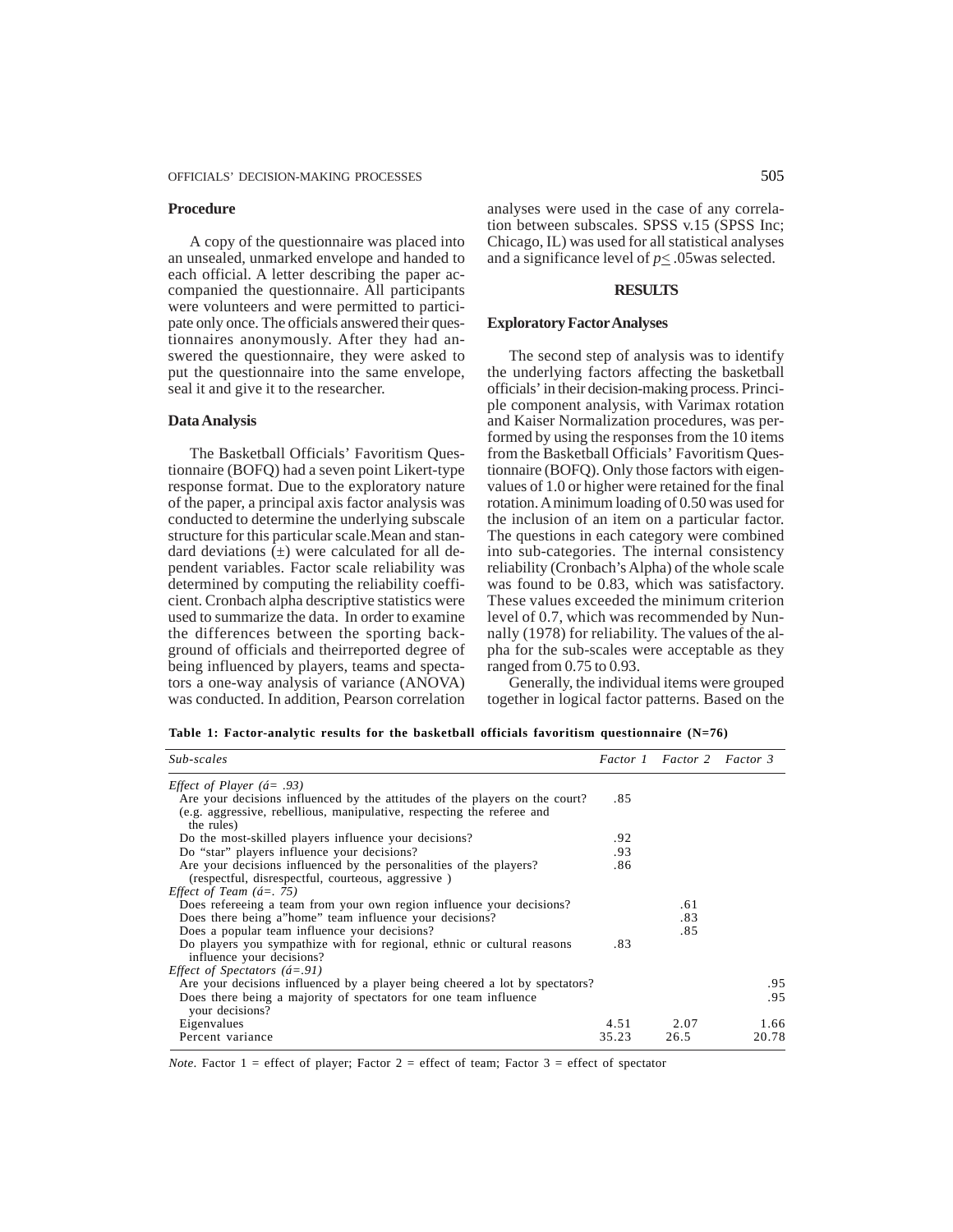paper, 3 factors, which accounted for 82.52 percent of the total variance, were identified. Factor 1 accounted for 35.23 percent of the variance and was labeled as "effect of player". Factor 2 had 26.5 percent of variance and was labeled as "effect of team" whereas Factor 3 was labeled as "effect of spectators" and accounted 20.78 percent of variance (see Table 1).

Do you mean this was the *main* reason given by 73 percent? This is what the next sentence suggests. If not, you can delete 'primarily'.

# **Descriptive Statistics**

The data obtained from 76 basketball officials showed that 19 of them were working in a part-time job. Among their reasons for becoming basketball officials 73 percent said that they were doing it primarily to become more involved in sports. This was followed by 'to become more known/gain a better profile' (8.1%) and'to earn money' (5.4%). 65.7 percent  $(n = 50)$  of the respondents stated that they regularly attended seminars and courses related to their jobs. 63.1 percent  $(n = 48)$  said that they were consciously trying to live a regular, wellordered life.

Four of them reported that they had played basketball at a professional level, 15 indicated that they had played basketball at semi-professional levels, and 18 had not played basketball at any level.

The descriptive data revealed that basketball officials were partially affected by factors such as the personality of the players,  $M = 2.78$ ,  $(SD = 2.04)$ ; players' attitudes on the court,  $M =$ 2.27 (*SD* = 1.62); 'star player' status, *M* = 2.16 (*SD* = 1.67); players' skills, *M* = 2.08 (*SD* = 1.67); feeling closer towards one of the teams for regional reasons,  $M = 1.89$  (*SD* = 1.54); and favoring home teams,  $M = 1.27$  ( $SD = 0.65$ ) (See Table 2).

Pearson correlation analyses and descriptive data corresponding to these three scores– effect of player ( $M = 2.32$ ,  $SD = 1.6$ ), effect of team (*M* = 1.37, *SD* = .71), effect of spectator (*M* = 1.14,  $SD = .46$ ) are tabulated in Table 3. When we look at questions related to the bias that the basketball officials display we see that the sub-scale "effect of player" has the highest score in a threepoint sub-scale (as the mean value for this subscale was 2.32 on a three-point sub-scale). In addition, there were positive significant correlations of the three sub-scale with each other ( $p <$ .05; see Table 3).

**Table 3: Sub-scales' means and Pearson correlation analyses form the basketball officials' favoritism questionnaire (N=76)**

| Sub-scales                                   | M(SD) | EP | ET                | ΕS      |
|----------------------------------------------|-------|----|-------------------|---------|
| 1. Effect of player2.32 (1.6)<br>(EP)        |       |    | $.308^*$ $.243^*$ |         |
| 2. Effect of team 1.37 (.71)<br>(ET)         |       |    |                   | $-282"$ |
| 3. Effect of spec- 1.14 (.47)<br>tators (ES) |       |    |                   |         |

 $*(p < .05)$ 

#### **One-Way ANOVA**

Since players, teams and spectators emerged as the three factors affecting the basketball officials' decisions, a one-way analysis of variance

**Table 2: Means of "important" ratings in the basketball officials' favoritism questionnaire (N=76)**

| Reasons                                                                                                                                                                         | M    | (SD)   |
|---------------------------------------------------------------------------------------------------------------------------------------------------------------------------------|------|--------|
| Are your decisions influenced by the personalities of the players? (respectful,                                                                                                 |      |        |
| disrespectful, courteous, aggressive) ( <i>effect of player</i> )                                                                                                               | 2.78 | (2.04) |
| Are your decisions influenced by the attitudes of the players on court?                                                                                                         |      |        |
| <i>(effect of player)</i> (aggressive, rebellious, manipulative, respecting the referee                                                                                         |      |        |
| and the rules)                                                                                                                                                                  | 2.27 | (1.62) |
| Do "star" players influence your decisions?( <i>effect of player</i> )                                                                                                          | 2.16 | (1.67) |
| Do the most skilled players influence your decisions? ( <i>effect of player</i> )                                                                                               | 2.08 | (1.67) |
| Does refereeing a team from your own regioninfluence your decisions? (effect of team)                                                                                           | 1.89 | (1.54) |
| Does there being a"home" team influence your decisions? (effect of team)                                                                                                        | 1.27 | (0.65) |
| Does a popular team influence your decisions? (effect of team)                                                                                                                  | 1.18 | (0.7)  |
| Do players you sympathize with due to regional, ethnic or cultural reasons                                                                                                      |      |        |
| influence your decisions? ( <i>effect of team</i> )                                                                                                                             | 1.16 | (0.55) |
| Are your decisions influenced by a playercheered a lot by spectators?(effect of spectators)<br>Does there being a majority of spectators for one team influence your decisions? | 1.18 | (0.56) |
| (effect of spectators)                                                                                                                                                          | 1.1  | (0.39) |

*Note*. Range: 1 to 7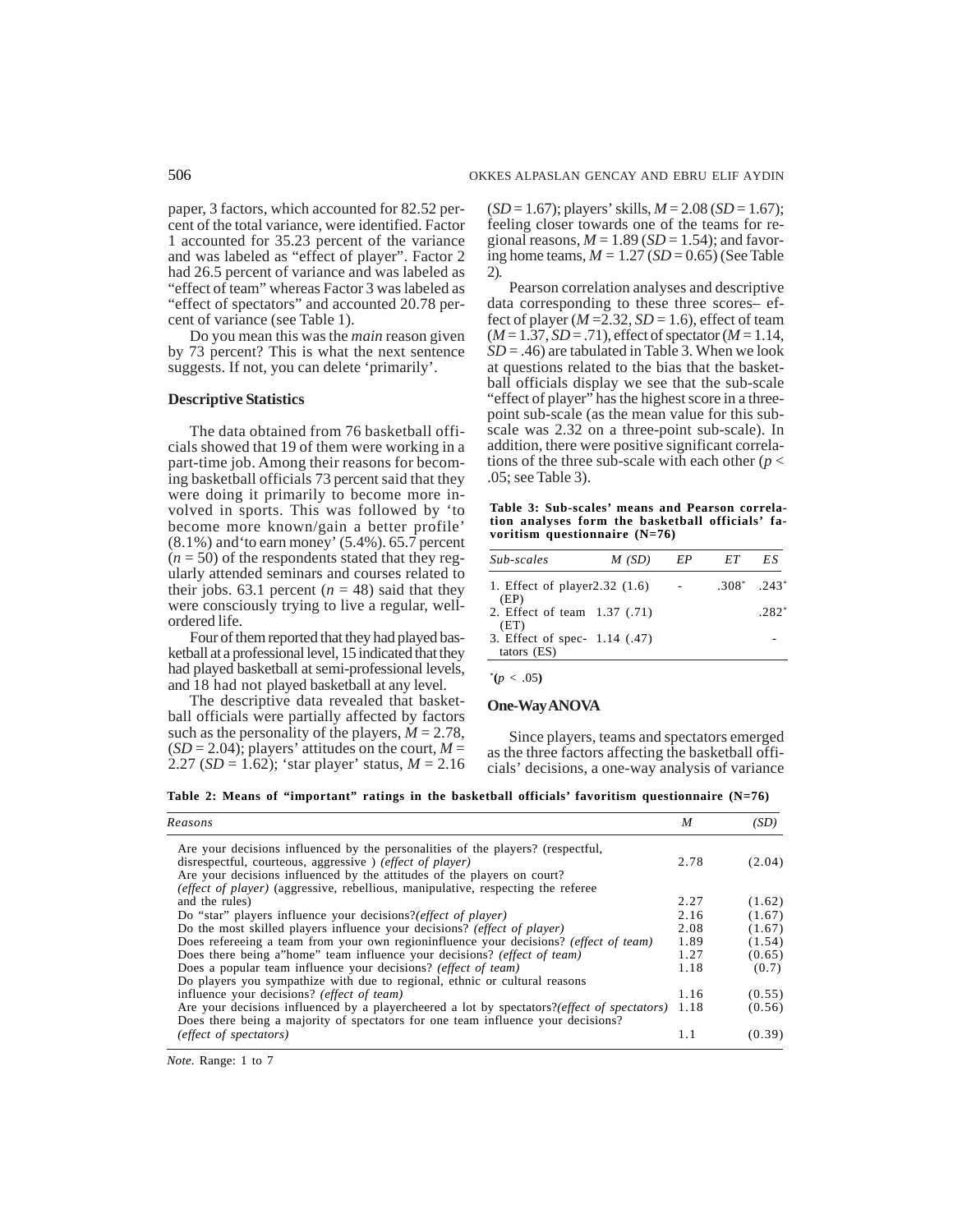(ANOVA) was only carried out using these three sub-scales. The results of the ANOVA suggested a significant mean difference between the sporting background of the officials  $(F(2, 34))$ 4.42,  $p < .05$ ) and the effects asserted by spectators. Tukey's HSD revealed that the officials who had never participated in any other sports activity ( $M = 1.75$ ,  $SD = 1.19$ ) were much more influenced by the spectators than the ones who had played sports both at amateur  $(M = 1.1, SD = .28)$ and professional  $(M = 1.05, SD = .23)$  levels. However, the results of the ANOVA suggested that there was no significant difference between the different sporting experience of different basketball officials and the effect players and the team had on them  $(p> .05)$ .

## **DISCUSSION**

The aim of this paper was the determination through the use of questionnaires of the bias/ favoritism component of decisions made by basketball officials against infringements of the laws of the game. The statistical evaluations in this paper support the first hypothesis: Basketball officials stated that they were influenced by individual players, teams and spectators in their decision-making processes.

Moreover, statistical comparisons were made to test the second hypothesis and it was found to be supported: Basketball officials with no sporting background as players themselves were much more prone to be affected by spectators than those with such a background. However, there was no statistically significant differencein their degree of being influenced by players and teams.The extent of bias established by and in the present paper should thus be viewed as at the lower boundary of favoritism manifested by basketball officials.

The Basketball Officials' Favoritism Questionnaire (BOFQ) was prepared for the determination of the bias of the officials. As a result of principle component analysis, the questions in each category were combined into subcategories. Based on the paper, three factors were identified: "effect of player", "effect of team", and "effect of spectator" (see Table 1).When we look at the average scores of the items in the scale, the basketball officials were influenced by the personalities of the players, the attitudes of the players on the court and the presence of wellknown/star players. In previous research on basketball, it has been found that fewer fouls were given against "star" players at home, though this was not the case with "non-stars" (Lehman and Reifman 1987). Glamser (1990:48) reached a similar conclusion, claiming that "the hostile atmosphere of an away game where such (social) support is lacking can clearly produce a dysfunctional aggressive response on the part of the visiting player and a less-than-objective view on the part of officials."

Research to date suggests that although sport officials may strive for fairness and impartiality, favoritism towards one team may occur (Mohr and Larsen 1998). In addition, researchers have found that more personal fouls are awarded against players when they are officiated by an "opposite-race officiating crew" than when they are officiated by an "own-race refereeing crew" (Price and Wolfers 2010). Greer (1983) demonstrated that spectator booing induces referee bias since most booing is directed at the officials. These studies provide some evidence that the spectator factor influences the degree of the officiating bias. An analysis of thousands of regular-season NBA games found evidence that "shorter referee crews call more personal fouls than their taller counterparts" and for the so-called "Napoleon Complex" (Gift and Rodenberg 2014). Anderson and Pierce (2009) examined the pattern of foul calls exhibited during 365 NCAA basketball games during the 2004-2005 season. Results of their analysis indicated that officials are more likely to call fouls on the team with the fewest fouls, making it likely that the number of fouls will tend to even out during the game.

In many professional team sports, referees have to consider numerous sources of information and make rapid decisions (Mascarenhas et al. 2005). Kaissidis and Anshel (1993) found that young basketball officials were significantly more stressed than older officials. Gencay (2009) examined the magnitude of psychological stress reported by soccer referees and assistant referees (linesman). The research indicated that soccer referees and assistant referees reported only very little to moderate stress.

Many studies indicate that basketball officials are influenced by a range of factors related both to the players and the spectators. From our study it can be concluded that spectator, team, and players play a highly significant role in influencing basketball officials' decision-making processes.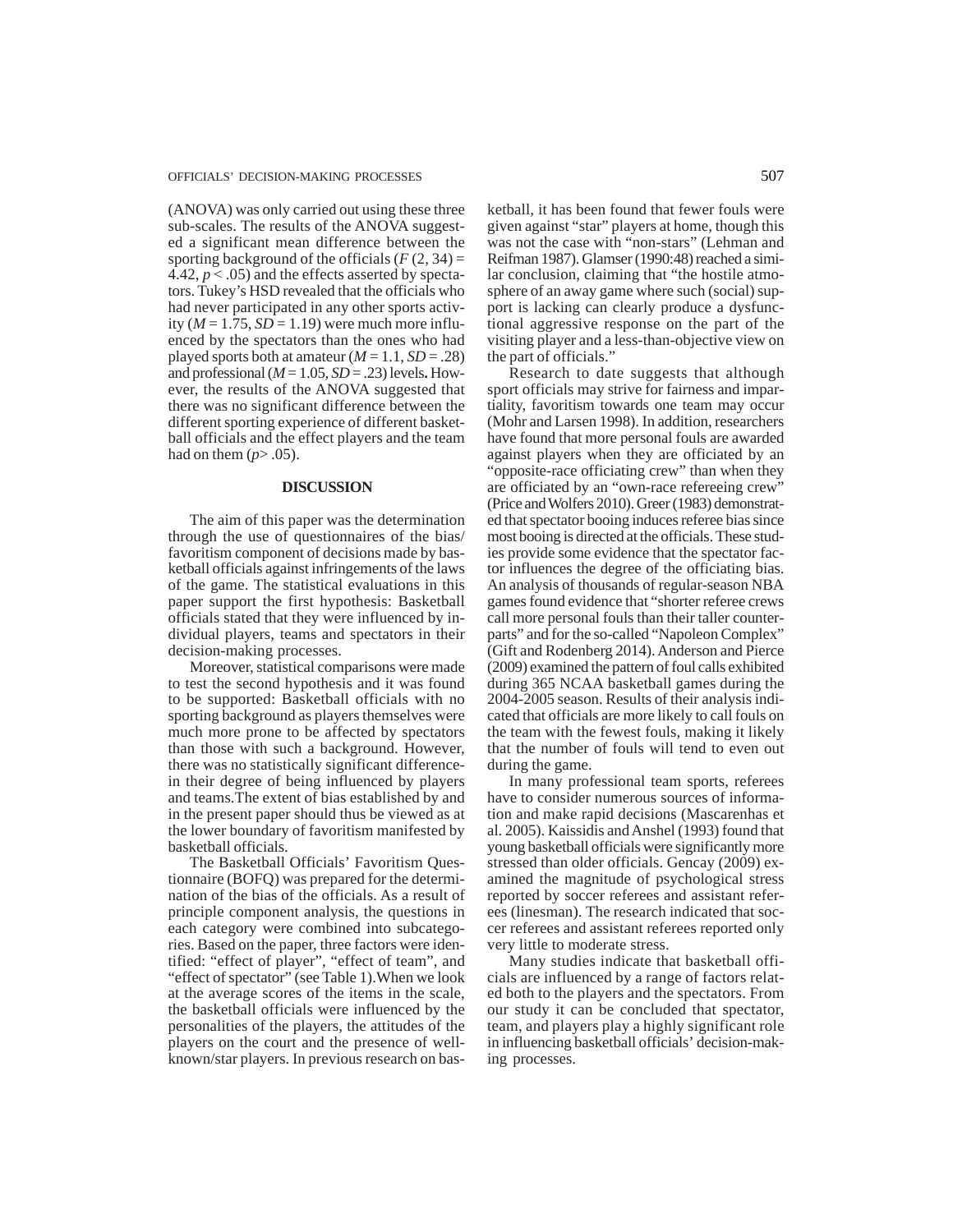#### 508 OKKES ALPASLAN GENCAY AND EBRU ELIF AYDIN

#### **CONCLUSION**

The low-level mean scale values for referee favoritism may stem from the fact the officials were not totally biased or that they refrained from giving crucial decisions that may have affected the outcome of the match. The present paper has also revealed that basketball officials with positive sporting backgrounds (experience as players at professional or amateur level) are less affected by spectators. There were, however, no correlations found between the years of officiating experience and the factor of influence of individual players, teams and spectators. More research is needed to test the validity of these findings.

Nevertheless, the survey method has never previously been employed in the literature, and this study marks the first time this method was used in order to determine the degrees of bias of referees. The application of surveys to the officials does involve certain difficulties: Officials are seldom found alone, and are generally reluctant to participate in any form of survey. In this case, the surveys were only given to 76 officials at a national level due to certain limitations.

# **RECOMMENDATIONS**

It is recommended that future research should be conducted investigating refereeing bias and its effect on match results. There are several conditions that can contribute to an environment where officials are more likely to be influenced by external factors. This paper examines only one sport, but the underlying phenomenon is generalizable not only to most sporting situations involving officials, but to other fields as well. It is hoped that the data obtained in this paper will be useful for future studies. In addition, the Basketball Officials' Favoritism Questionnaire (BOFQ) can also be used for measuring the effects of the team, spectator and player on officiating behavior in future sporting events.

#### **REFERENCES**

- Anderson KJ, Pierce DA 2009. Officiating bias: The effect of foul differential on foul calls in NCAA Basketball. *Journal of Sports Sciences*, 27(7): 687-694.
- Berezka SM, Chopilko TG 2014. An investigation of individual functionality football referees qualifications. *Physical Education of Students,* 6: 8-12. DOI: l0.15561/20755279.2014.0602
- Courneya K, Carron A 1992. The home advantage in sport competitions: A literature review. *Journal of Sport and Exercise Psychology,* 14: 13-27.
- Craven BJ. 1998. A psychophysical study of leg-before-wicket judgments in cricket. *British Journal of Psychology,* 89: 555-578.
- Dosseville F, Edoh KP, Molinaro C 2015. Sports officials in home advantage phenomenon: A new framework*. International Journal of Sport and Exercise Psychology*,DOI:10.1080/1612197X.2015.10 23 422.
- Duda JL, Allison JT 1990. Cross-cultural analysis in exercise and sport psychology: Avoid in the field. *Journal of Sport and Exercise Psychology,* 12: 114- 131.
- Frank MG, Gilovich T 1988. The dark side of self- and social perception: Black uniforms and aggression in professional sports. *Journal of Personality and Social Psychology,* 54: 74-85.
- Gencay S 2009.Magnitude of psychological stress reported by soccer referees. *Social Behavior and Personality*, 37(7): 865-868.
- Gift P, Rodenberg RM 2014. Napoleon Complex: Height bias among national basketball association referees. *Journal of Sports Economics*, 15(5): 541-558.
- Glamser FD 1990. Contest location, player misconduct, and race: A case from English soccer. *Journal of Sport Behavior,* 13: 41-49.
- Greer DL 1983. Spectator booing and the home advantage: A study of social influence in the basketball arena. *Social Psychology Quarterly,* 46: 252-261.
- Hudson P 2006. Real Time Decision Making in Sport. From <http://members.ziggo.nl/jaap.kooman/sport/ XX%20%20%20%20%20-%20Real%20time% 20decission%20making%20in%20sport.pdf.> (Retrieved on 31 May 2015).
- Jones VM, Paull CG, Erskine J 2002. The impact of a team's aggressive reputation on the decisions of association football referees. *Journal of Sports Sciences,* 20: 991-1000.
- Kaissidis A, Anshel HM 2000. Psychological predictors of coping responses among Greek basketball referees. *The Journal of Social Psychology,* 140(3): 329- 344.
- Klein GA 1993. A recognition-primed decision (RPD) model of rapid decision-making. In: GA Klein, J Orasanu, R Calderwood, CE Zsambok (Eds.): *Decision-making in Action: Models and Methods.* Norwood, NJ: Ablex, pp. 138-147.
- Lamba M, Ozdasli K  $2015$ . Influence of social culture on decision-making manner in Turkey: An analysis with the structural equation model. *Anthropologist,*  $19(2): 341 - 353.$
- Larsen JD, Rainey DW 1991. Judgement bias in baseball umpires' first base calls: A computer simulation. *Journal of Sport and Exercise Psychology,* 13: 75- 79.
- Lehman DR, Reifman A 1987. Spectator influence on basketball officiating. *Journal of Social Psychology,* 127: 673-675.
- Lim CH, Rodenberg RM 2009. Payback calls: A starting point for measuring basketball referee bias and impact on team performance. *European Sport Management Quarterly,* 9(4): 375-387.